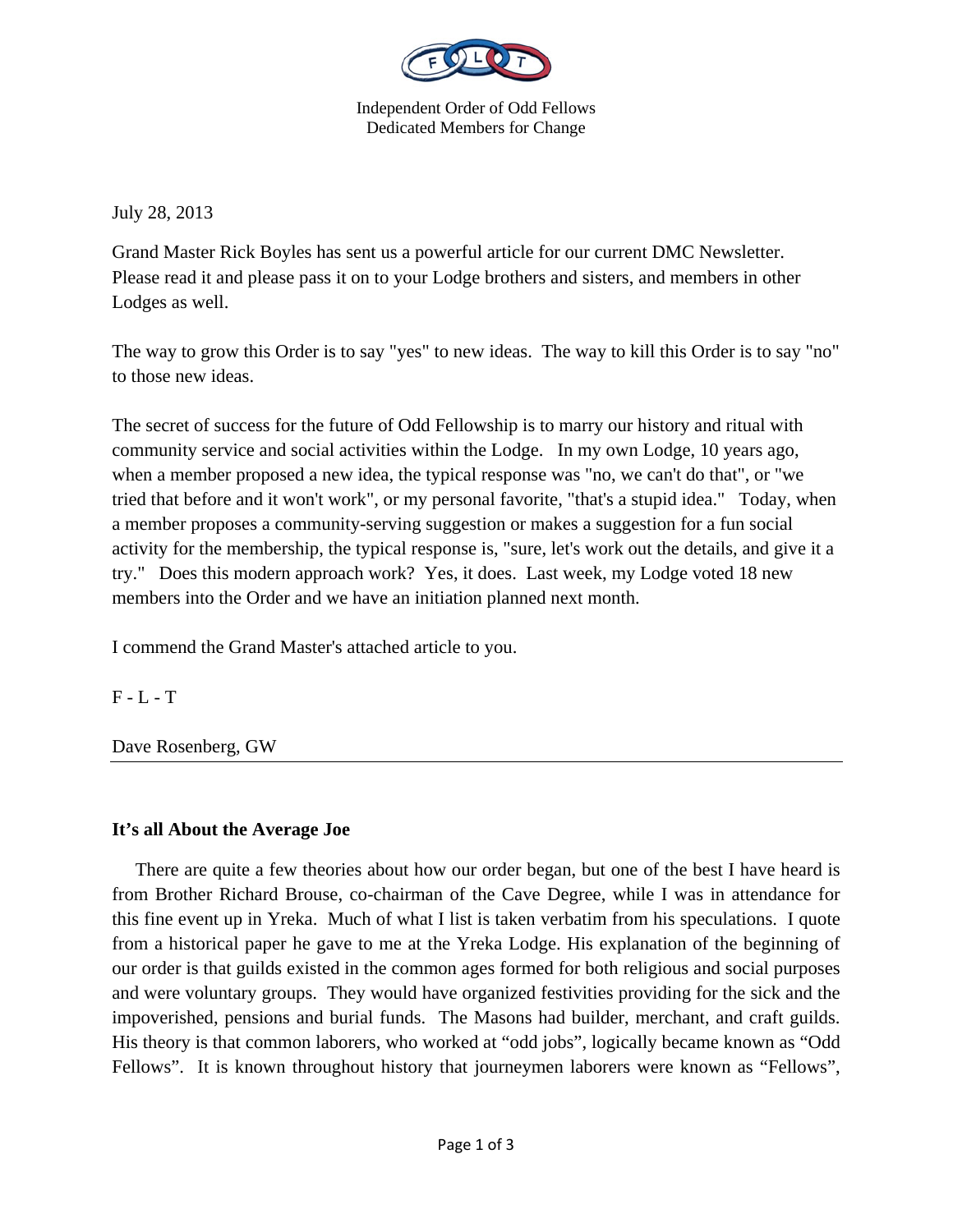

Independent Order of Odd Fellows Dedicated Members for Change

hence the combination makes a great deal of sense. And he notes that in the  $17<sup>th</sup>$  &  $18<sup>th</sup>$  century, the word "odd" may not have had the meaning it has today.

 I like this explanation of our beginnings because it points to our inherent humility. Rather than presuming that our order was based upon a bunch of affluent guys (and I do mean guys) doling out charity, it may have been based upon group interaction and cooperation. Now, clearly at that time, many could not read or write, so that those who could were quite important to their lodge, but they weren't the whole story. The whole story is that lodges came together based upon their own differences, gathered for the purposes of benevolence and charity. I am quite sure that many in attendance had their best meal of the day or week at the lodge, and found security in their membership. Lodges, according to the old minutes I have read, were selfpolicing, self-protecting, and of course, self-serving. Some would say that this is a flaw of the order, but it is part of our history. In today's world, we may say that help is still needed for destitute members but it appears not on the base level that it was at one time needed. Most, if not all of us have shelter and sustenance without a lodge's assistance, hence in my thinking this is another reason why lodges of all orders have ceased to have central significance within most members' lives.

 So then, we arrive at the crux of today's question: how do we translate yesterday's value of a lodge to today's world? An answer might be to somehow give the individual lodge significance. This is why several lodges in our state are experiencing growth; their ability to attract people extemporaneous to that person's base needs but integral to something else that person needs or desires. I have noticed in my travels that lodges which have diverse committees tend to have a more diverse and invigorated membership and this may be integral to a lodge's survival. Some lodges, have committees. The Davis Lodge, for example, has over 20 committees, including some really diverse ones such as a hiking committee, a poetry committee, a community support committee, a music committee, a wine tasting committee, a photography committee, a legacy tree committee, a zymurgy (beer-brewing) committee, an "OddtoberFest" committee, a Halloween Party committee, a good fellowship committee, a social services committee, a bingo committee, a "Taste of Davis" committee, and many more. Some applicants are attracted to that lodge because of their interest in one of these committees; and some members of the lodge stay involved because they enjoy working with a particular committee. Is that a bad thing? Some elderly members seem to think so, but if you look at other lodge groups, this is not unusual, and in fact, in other lodge settings encouraged. The point is that somehow we need to encourage growth, not block it. Whatever your political viewpoint within the order, if you oppose committees or growth of any type, then surely you will be instrumental in our demise. We must get around this tired issue of whether or not we should encourage growth, or surely we will shortly fail outright. It is time to realize that we either grow or die. Simply